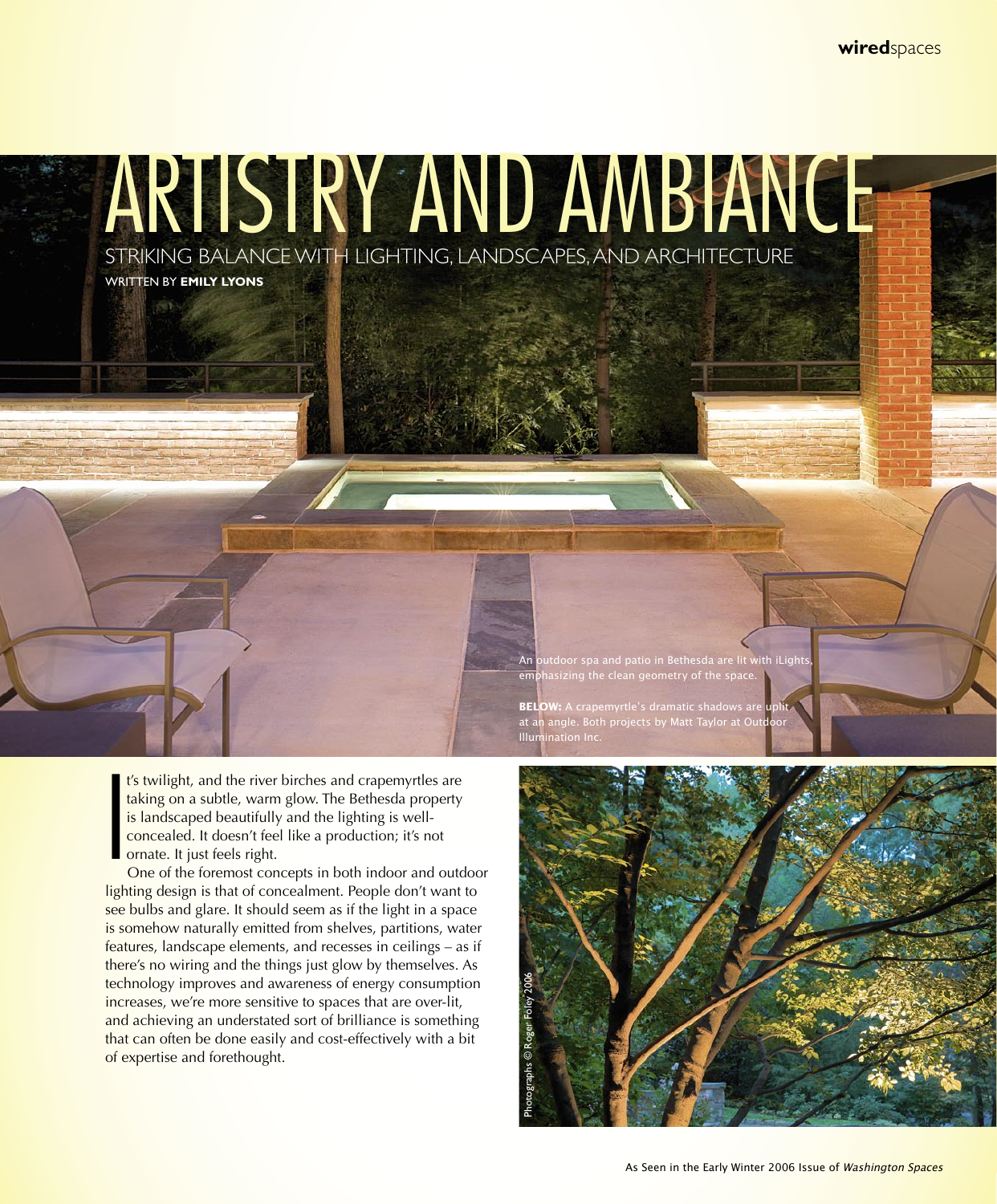## The Possibilities

The newest options in lighting are driven by two factors: technology and form. "LED technology is everywhere," says Mark Oxley, president of Outdoor Illumination Inc. LEDs (light-emitting diodes) are popular for their very concentrated output of light that requires little energy to produce. They are versatile, powerful, and the color of the light is well-controlled.

Concealed strip lighting is a way to enhance edges, to showcase the forms within the space. Matt Taylor, senior designer for Outdoor Illumination Inc., used iLights along the edges of the patio and outdoor spa of the Bethesda home shown on the previous page, emphasizing the clean geometry in a soft, effective way.

The cutting edge of lighting design is occupied primarily by Italian companies such as Artemide, SystemaLux, and Viabizzuno, and simple forms for architectural lighting are most desirable, says Quinn Murph of Illuminations Inc. in Georgetown.

### The Interior

Indoor lighting is more task-oriented than outdoor lighting. It's important to consider how you and your family spend the bulk of your time, what makes your home unique, and what moods you want to be able to create. Versatility and layering is important in the design, whether achieved with dimmers, multiple sources, natural light, or indirect light that reflects from surfaces.

"Lighting can make or break a great design," **Says Ronna Cohen, residential marketing Expanding manager for Rexel Mid-Atlantic.** 

> In both contemporary and traditional homes, recessed lighting is popular, and the trend is toward a square-shaped recess rather than a circle, because most rooms are squarish and it works better with the design. Many different edges are available, from a completely clean edge to something more embellished. "Flexibility is key," says Debra Gilmore, principal of Gilmore Light in Rockville. She adds that manufacturers are offering plenty of electronic living systems these days. People are finding their comfort levels with regard to technology, and they're willing to accept more options, even if it means a little bit

> of initial confusion.

Consider the feeling you want from each indoor space. In areas where people are looking at each other, says Gilmore, a softer quality of light will minimize the shadows on people's faces. Consider what "temperature" you'd like your home to have (cooler or warmer) and how much variance you expect to need. Scott M. Watson, principal of Scott M. Watson Incorporated, says he'll ask clients what their furniture plans are, and what their favorite pieces and spaces in the home are (or are expected to be).

LEFT: Quinn Murph of Illuminations Inc. loves this fixture's exquisite form and the fact that it's nearly invisible when not lit. The fixture is Surf by Artemide.

#### The Value

"Lighting can make or break a great design," says Ronna Cohen, residential marketing manager for Rexel Mid-Atlantic. "Poor lighting can destroy even the best of efforts." People often see lighting design as an added expense without seeing its complete value. Average lighting in a beautiful home is a missed opportunity. People are taking a sincere interest in the designs and finishes in their homes, but because builders don't often press the issue of lighting design, many homeowners don't contemplate it. "A lot of people say, 'oh, I wish I'd known that I could do this,' " says Jane Blumberg, a lighting designer for Rexel's Lighting Design Center in Rockville.

Rather than having track lighting that shoots a downward column in the center of a room, an angled light might be used to reflect light onto a wall, serving the dual purpose of highlighting the architecture and bringing in soft light. Rather than flatly uplighting every tree, designers are strategically placing angled lights that showcase the most beautiful lines of select trees. As Taylor says, you shouldn't notice the light source; just its effect.

#### The Exterior

Particularly in winter, when trees are skeletal and you can see their structure clearly, landscape lighting can be dramatic. With outdoor lighting, the idea is to enhance sculptural elements of the landscape as well as the lines of the home's outer shell. The key, says Pat Harder, president of Outdoor Lighting Perspectives, is to "redirect the light" so that the source is concealed and the landscape retains the appearance of depth at night. Multiple lights will often be used to achieve a threedimensional effect. Taylor agrees, saying he prefers to start small, with just a few lit areas. He can then determine where depth must be added, where "the voids are."

Photograph © Roger Foley 2006

**ABOVE:** River birches and crapemyrtles are aglow in a Bethesda backyard. Lighting design by Matt Taylor at Outdoor Illumination Inc.



**FROM LEFT: 1** Enchanted Oaks Three Light Pendant with Glass by Tracy Porter, **2** Kyoto Table Lamp by Deirdre Jordan for Boyd Lighting Company, **3** Globe Pendant by Doyle Crosby for Boyd Lighting Company, **4** A Hinckley chandelier available at Burgess Lighting & Distributing Inc. and **5** Altamont Wall Sconce by Darryl Carter for The Urban Electric Company.

# **wired**spaces